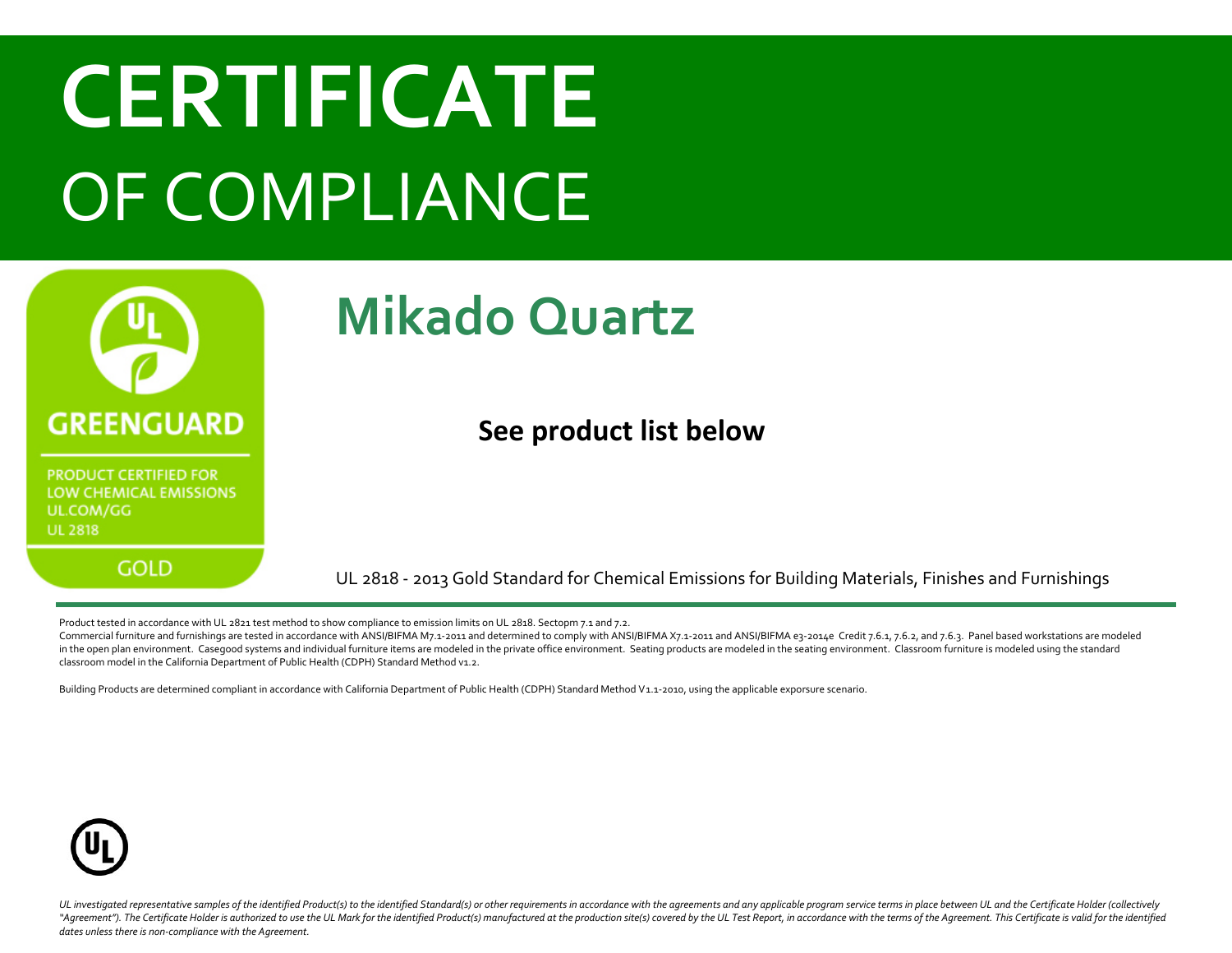#### **UL GREENGUARD Certified Products Listing**

| <b>Product Name</b> | <b>Certification</b>                       | <b>Status</b> | <b>Certificate</b><br><b>Number</b> | <b>Certification Period Restrictions</b> |  |
|---------------------|--------------------------------------------|---------------|-------------------------------------|------------------------------------------|--|
| JA-212              | <b>GREENGUARD Gold Certified Certified</b> |               | 145556-420                          | 10/14/2019-<br>10/14/2022                |  |
| JA-217              | <b>GREENGUARD Gold Certified Certified</b> |               | 145557-420                          | 10/14/2019-<br>10/14/2022                |  |
| JA-218              | <b>GREENGUARD Gold Certified Certified</b> |               | 145558-420                          | 10/14/2019-<br>10/14/2022                |  |
| JA-222              | <b>GREENGUARD Gold Certified Certified</b> |               | 145559-420                          | 10/14/2019-<br>10/14/2022                |  |
| JA-226              | <b>GREENGUARD Gold Certified Certified</b> |               | 145560-420                          | 10/14/2019-<br>10/14/2022                |  |
| JA-227              | <b>GREENGUARD Gold Certified Certified</b> |               | 145561-420                          | 10/14/2019-<br>10/14/2022                |  |
| JA-201              | <b>GREENGUARD Gold Certified Certified</b> |               | 145562-420                          | 10/14/2019-<br>10/14/2022                |  |
| JA-203WP            | <b>GREENGUARD Gold Certified Certified</b> |               | 145563-420                          | 10/14/2019-<br>10/14/2022                |  |
| JA-203              | <b>GREENGUARD Gold Certified Certified</b> |               | 145564-420                          | 10/14/2019-<br>10/14/2022                |  |
| JA-318              | <b>GREENGUARD Gold Certified Certified</b> |               | 145565-420                          | 10/14/2019-<br>10/14/2022                |  |
| JA-319              | <b>GREENGUARD Gold Certified Certified</b> |               | 145566-420                          | 10/14/2019-<br>10/14/2022                |  |

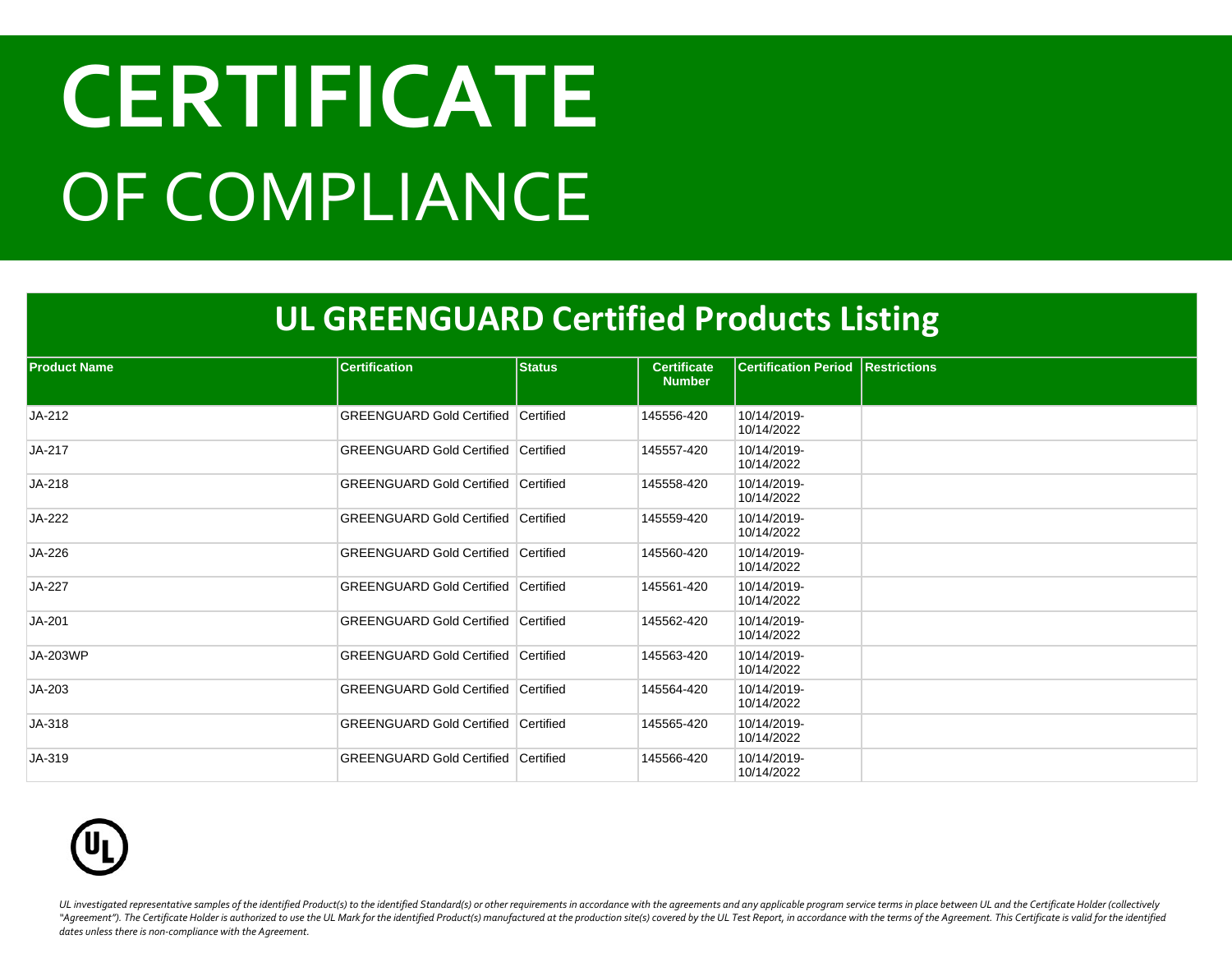| JA-701 | <b>GREENGUARD Gold Certified Certified</b> | 145567-420 | 10/14/2019-<br>10/14/2022 |  |
|--------|--------------------------------------------|------------|---------------------------|--|
| JA-702 | <b>GREENGUARD Gold Certified Certified</b> | 145568-420 | 10/14/2019-<br>10/14/2022 |  |
| JA-711 | <b>GREENGUARD Gold Certified Certified</b> | 145569-420 | 10/14/2019-<br>10/14/2022 |  |
| JA-712 | <b>GREENGUARD Gold Certified Certified</b> | 145570-420 | 10/14/2019-<br>10/14/2022 |  |
| JA-716 | <b>GREENGUARD Gold Certified Certified</b> | 145571-420 | 10/14/2019-<br>10/14/2022 |  |
| JA-717 | <b>GREENGUARD Gold Certified Certified</b> | 145572-420 | 10/14/2019-<br>10/14/2022 |  |
| JA-718 | <b>GREENGUARD Gold Certified Certified</b> | 145573-420 | 10/14/2019-<br>10/14/2022 |  |
| JA-719 | <b>GREENGUARD Gold Certified Certified</b> | 145574-420 | 10/14/2019-<br>10/14/2022 |  |
| JA-720 | <b>GREENGUARD Gold Certified Certified</b> | 145575-420 | 10/14/2019-<br>10/14/2022 |  |
| JA-722 | <b>GREENGUARD Gold Certified Certified</b> | 145576-420 | 10/14/2019-<br>10/14/2022 |  |
| JA-725 | <b>GREENGUARD Gold Certified Certified</b> | 145577-420 | 10/14/2019-<br>10/14/2022 |  |
| JA-902 | <b>GREENGUARD Gold Certified Certified</b> | 145578-420 | 10/14/2019-<br>10/14/2022 |  |
| JA-905 | <b>GREENGUARD Gold Certified Certified</b> | 145579-420 | 10/14/2019-<br>10/14/2022 |  |
| JA-907 | <b>GREENGUARD Gold Certified Certified</b> | 145580-420 | 10/14/2019-<br>10/14/2022 |  |
| JA-204 | <b>GREENGUARD Gold Certified Certified</b> | 145581-420 | 10/14/2019-<br>10/14/2022 |  |